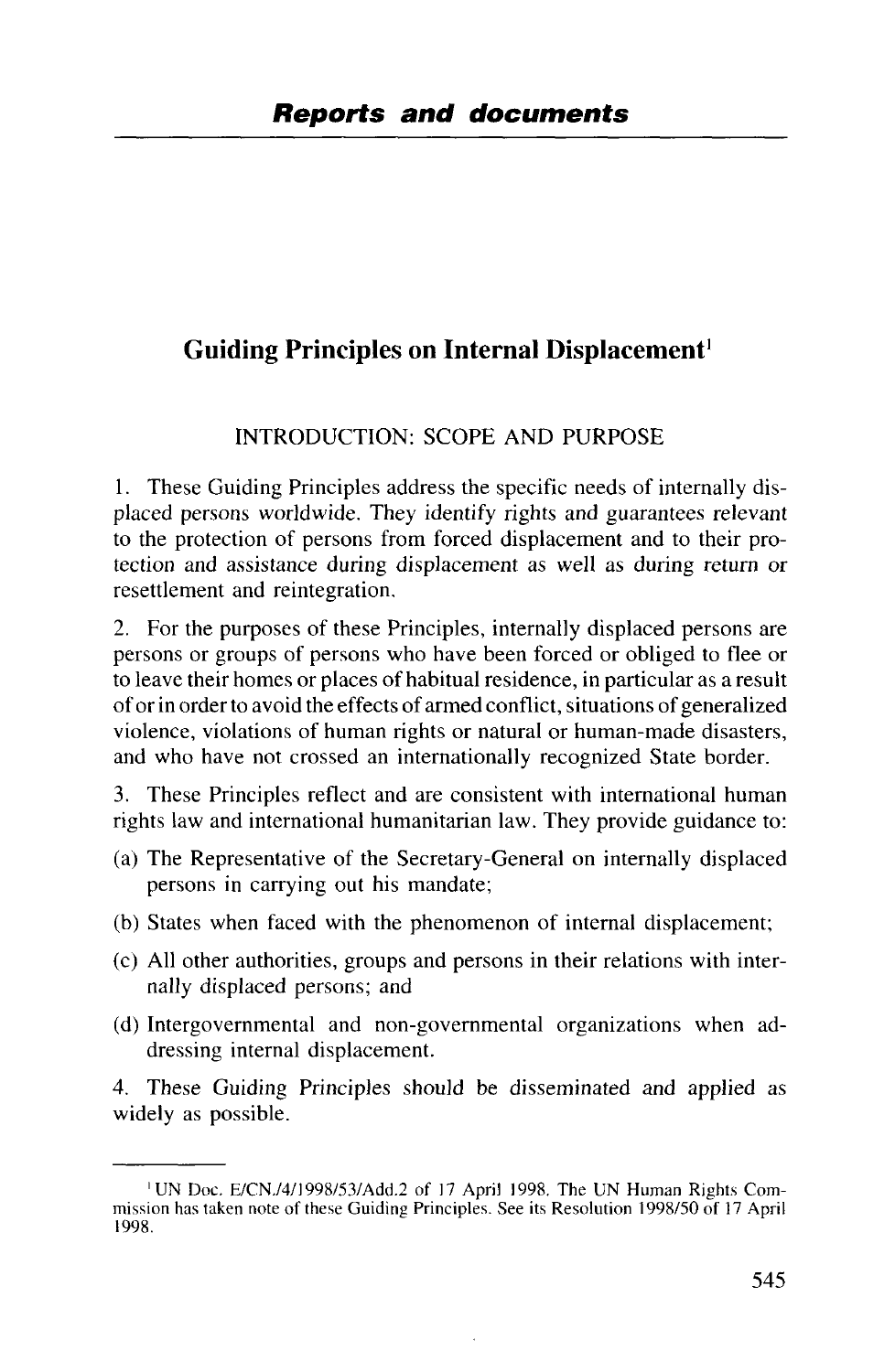## SECTION I — GENERAL PRINCIPLES

## *Principle 1*

1. Internally displaced persons shall enjoy, in full equality, the same rights and freedoms under international and domestic law as do other persons in their country. They shall not be discriminated against in the enjoyment of any rights and freedoms on the ground that they are internally displaced.

2. These Principles are without prejudice to individual criminal responsibility under international law, in particular relating to genocide, crimes against humanity and war crimes.

# *Principle 2*

1. These Principles shall be observed by all authorities, groups and persons irrespective of their legal status and applied without any adverse distinction. The observance of these Principles shall not affect the legal status of any authorities, groups or persons involved.

2. These Principles shall not be interpreted as restricting, modifying or impairing the provisions of any international human rights or international humanitarian law instrument or rights granted to persons under domestic law. In particular, these Principles are without prejudice to the right to seek and enjoy asylum in other countries.

## *Principle 3*

1. National authorities have the primary duty and responsibility to provide protection and humanitarian assistance to internally displaced persons within their jurisdiction.

2. Internally displaced persons have the right to request and to receive protection and humanitarian assistance from these authorities. They shall not be persecuted or punished for making such a request.

## *Principle 4*

1. These Principles shall be applied without discrimination of any kind, such as race, colour, sex, language, religion or belief, political or other opinion, national, ethnic or social origin, legal or social status, age, disability, property, birth, or on any other similar criteria.

2. Certain internally displaced persons, such as children, especially unaccompanied minors, expectant mothers, mothers with young children,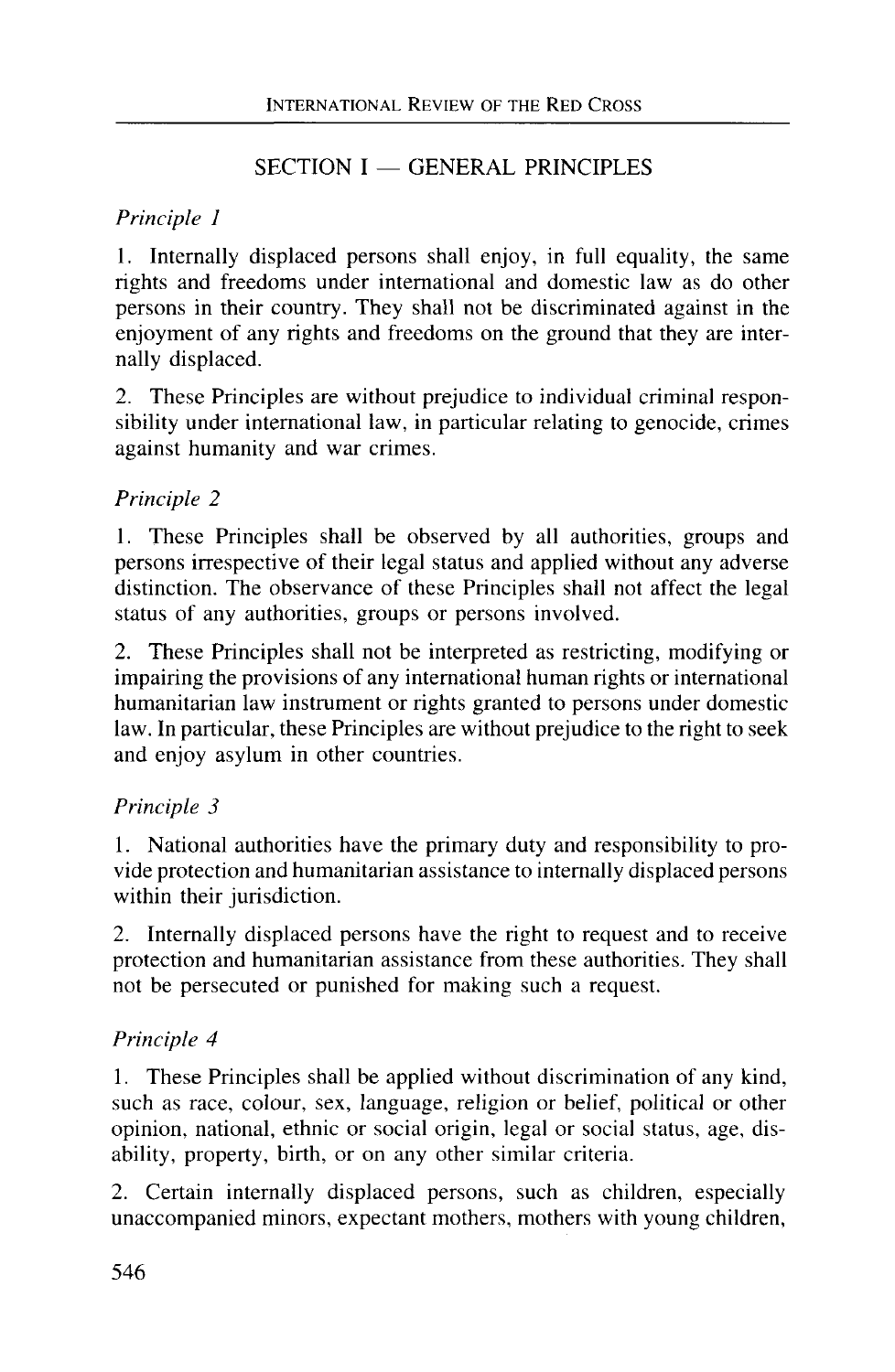female heads of household, persons with disabilities and elderly persons, shall be entitled to protection and assistance required by their condition and to treatment which takes into account their special needs.

#### SECTION II — PRINCIPLES RELATING TO PROTECTION FROM DISPLACEMENT

#### *Principle 5*

All authorities and international actors shall respect and ensure respect for their obligations under international law, including human rights and humanitarian law, in all circumstances, so as to prevent and avoid conditions that might lead to displacement of persons.

#### *Principle 6*

1. Every human being shall have the right to be protected against being arbitrarily displaced from his or her home or place of habitual residence.

- 2. The prohibition of arbitrary displacement includes displacement:
- (a) When it is based on policies of apartheid, "ethnic cleansing" or similar practices aimed at/or resulting in altering the ethnic, religious or racial composition of the affected population;
- (b) In situations of armed conflict, unless the security of the civilians involved or imperative military reasons so demand;
- (c) In cases of large-scale development projects, which are not justified by compelling and overriding public interests;
- (d) In cases of disasters, unless the safety and health of those affected requires their evacuation; and
- (e) When it is used as a collective punishment.
- 3. Displacement shall last no longer than required by the circumstances.

#### *Principle 7*

1. Prior to any decision requiring the displacement of persons, the authorities concerned shall ensure that all feasible alternatives are explored in order to avoid displacement altogether. Where no alternatives exist, all measures shall be taken to minimize displacement and its adverse effects.

2. The authorities undertaking such displacement shall ensure, to the greatest practicable extent, that proper accommodation is provided to the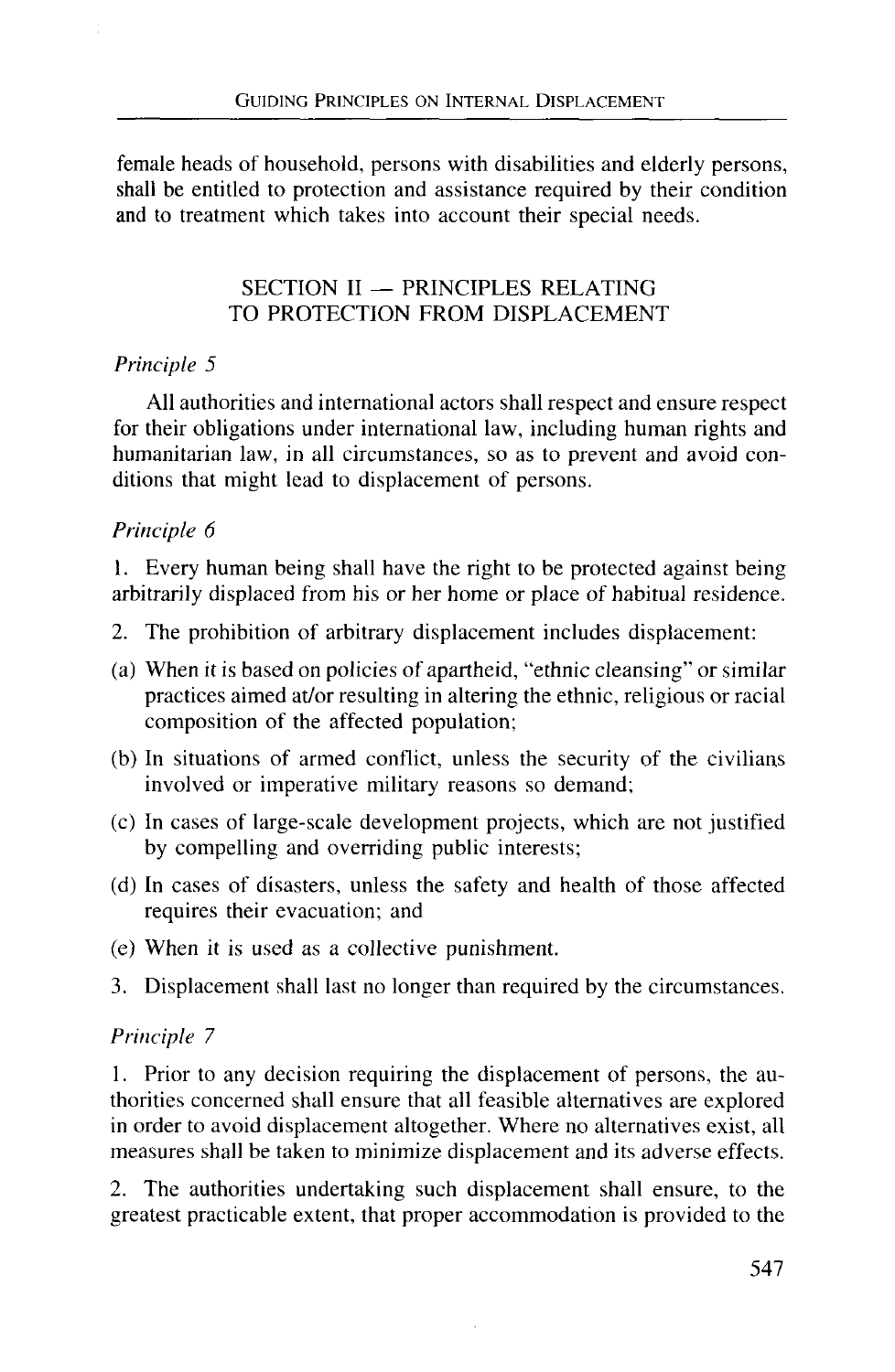displaced persons, that such displacements are effected in satisfactory conditions of safety, nutrition, health and hygiene, and that members of the same family are not separated.

3. If displacement occurs in situations other than during the emergency stages of armed conflicts and disasters, the following guarantees shall be complied with:

- (a) A specific decision shall be taken by a State authority empowered by law to order such measures;
- (b) Adequate measures shall be taken to guarantee to those to be displaced full information on the reasons and procedures for their displacement and, where applicable, on compensation and relocation;
- (c) The free and informed consent of those to be displaced shall be sought;
- (d) The authorities concerned shall endeavour to involve those affected, particularly women, in the planning and management of their relocation;
- (e) Law enforcement measures, where required, shall be carried out by competent legal authorities; and
- (f) The right to an effective remedy, including the review of such decisions by appropriate judicial authorities, shall be respected.

#### *Principle 8*

Displacement shall not be carried out in a manner that violates the rights to life, dignity, liberty and security of those affected.

#### *Principle 9*

States are under a particular obligation to protect against the displacement of indigenous peoples, minorities, peasants, pastoralists and other groups with a special dependency on and attachment to their lands.

### SECTION III — PRINCIPLES RELATING TO PROTECTION DURING DISPLACEMENT

#### *Principle 10*

I. Every human being has the inherent right to life which shall be protected by law. No one shall be arbitrarily deprived of his or her life. Internally displaced persons shall be protected in particular against: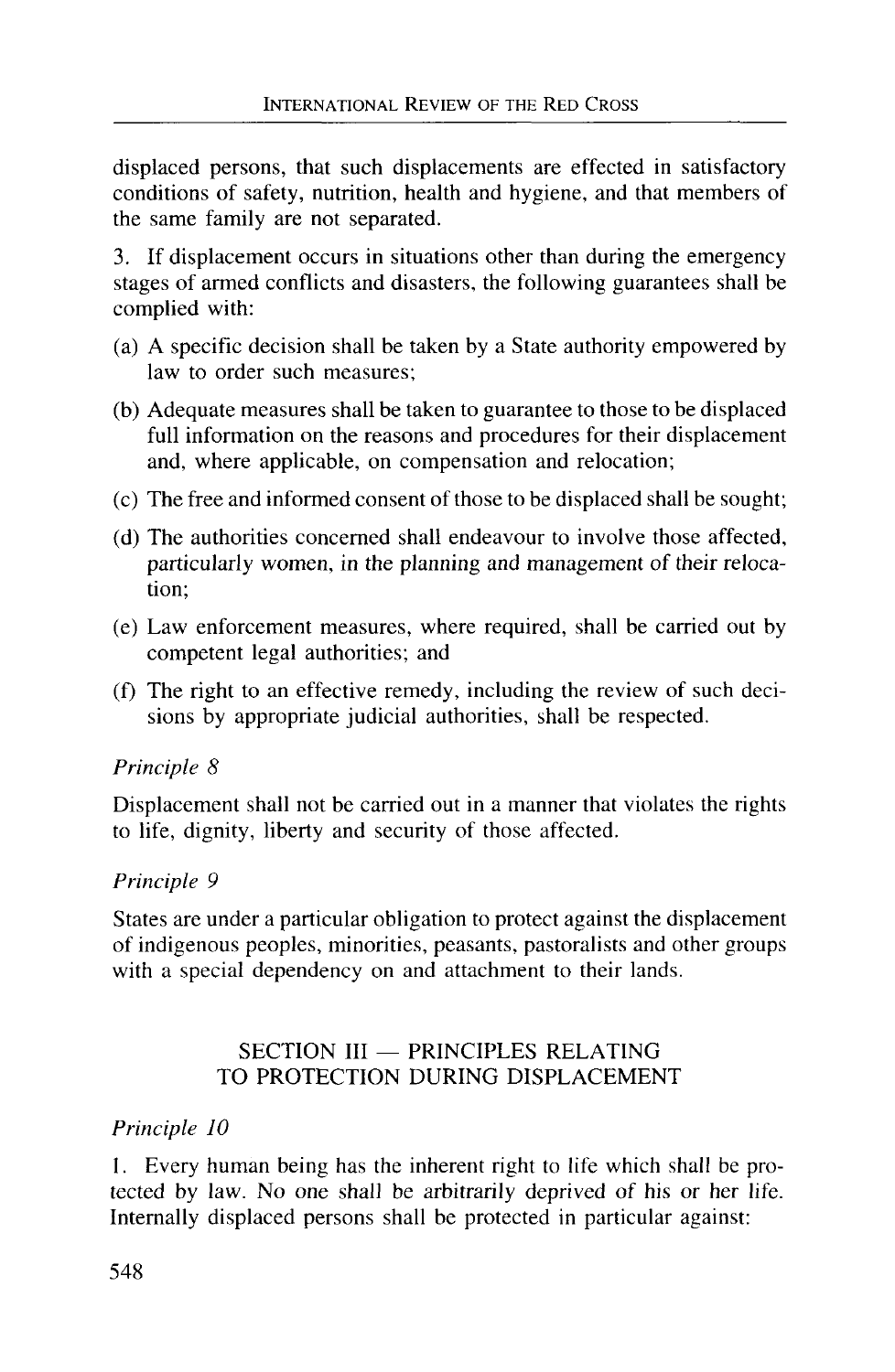- (a) Genocide;
- (b) Murder;
- (c) Summary or arbitrary executions; and
- (d) Enforced disappearances, including abduction or unacknowledged detention, threatening or resulting in death.

Threats and incitement to commit any of the foregoing acts shall be prohibited.

2. Attacks or other acts of violence against internally displaced persons who do not or no longer participate in hostilities are prohibited in all circumstances. Internally displaced persons shall be protected, in particular, against:

- (a) Direct or indiscriminate attacks or other acts of violence, including the creation of areas wherein attacks on civilians are permitted;
- (b) Starvation as a method of combat;
- (c) Their use to shield military objectives from attack or to shield, favour or impede military operations;
- (d) Attacks against their camps or settlements; and
- (e) The use of anti-personnel landmines.

#### *Principle 11*

1. Every human being has the right to dignity and physical, mental and moral integrity.

2. Internally displaced persons, whether or not their liberty has been restricted, shall be protected in particular against:

- (a) Rape, mutilation, torture, cruel, inhuman or degrading treatment or punishment, and other outrages upon personal dignity, such as acts of gender-specific violence, forced prostitution and any form of indecent assault;
- (b) Slavery or any contemporary form of slavery, such as sale into marriage, sexual exploitation, or forced labour of children; and
- (c) Acts of violence intended to spread terror among internally displaced persons.

Threats and incitement to commit any of the foregoing acts shall be prohibited.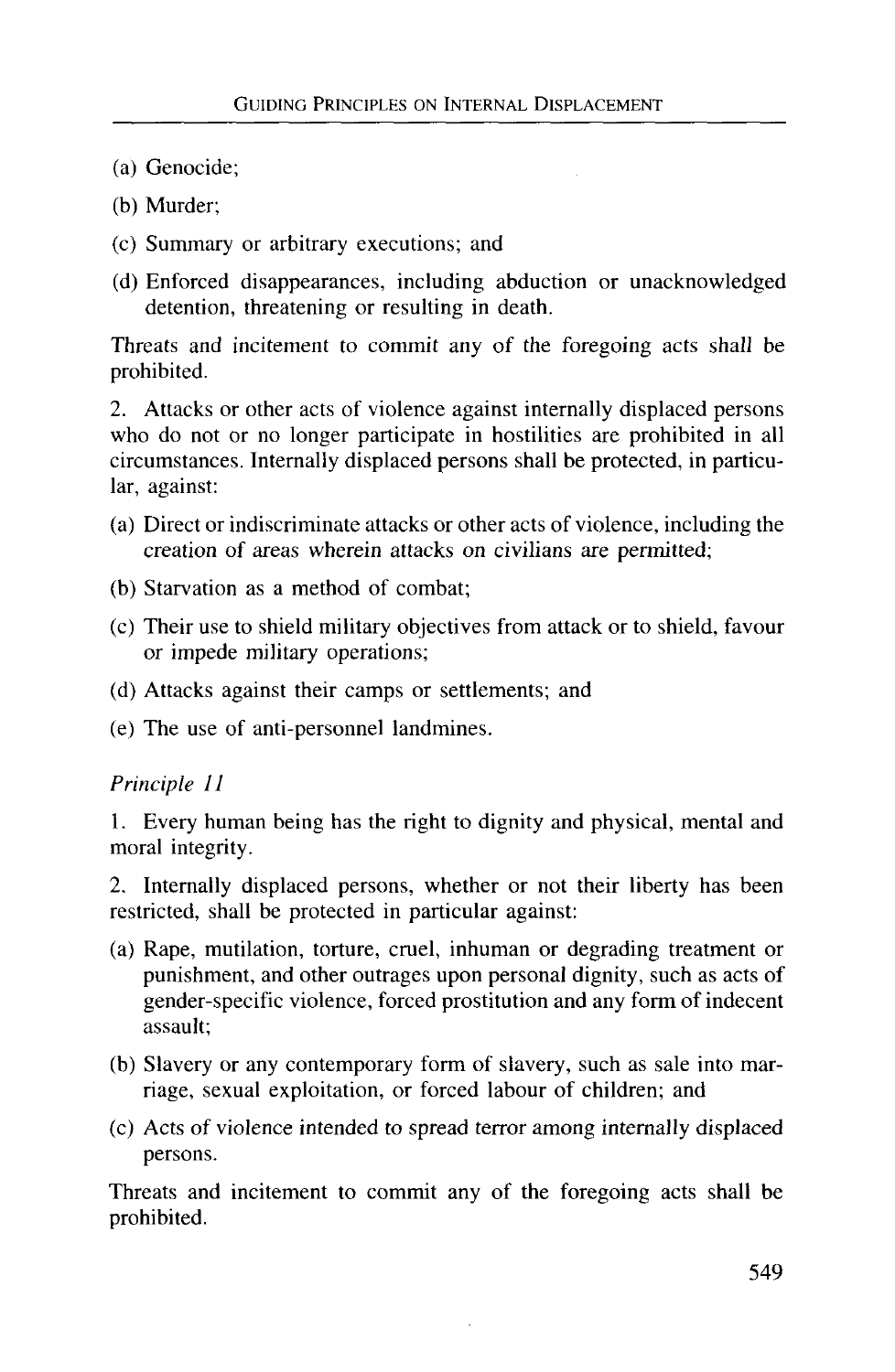1. Every human being has the right to liberty and security of person. No one shall be subjected to arbitrary arrest or detention.

2. To give effect to this right for internally displaced persons, they shall not be interned in or confined to a camp. If in exceptional circumstances such internment or confinement is absolutely necessary, it shall not last longer than required by the circumstances.

3. Internally displaced persons shall be protected from discriminatory arrest and detention as a result of their displacement.

4. In no case shall internally displaced persons be taken hostage.

# *Principle 13*

1. In no circumstances shall displaced children be recruited nor be required or permitted to take part in hostilities.

2. Internally displaced persons shall be protected against discriminatory practices of recruitment into any armed forces or groups as a result of their displacement. In particular any cruel, inhuman or degrading practices that compel compliance or punish non-compliance with recruitment are prohibited in all circumstances.

## *Principle 14*

1. Every internally displaced person has the right to liberty of movement and freedom to choose his or her residence.

2. In particular, internally displaced persons have the right to move freely in and out of camps or other settlements.

# *Principle 15*

Internally displaced persons have:

- (a) The right to seek safety in another part of the country;
- (b) The right to leave their country;
- (c) The right to seek asylum in another country; and
- (d) The right to be protected against forcible return to or resettlement in any place where their life, safety, liberty and/or health would be at risk.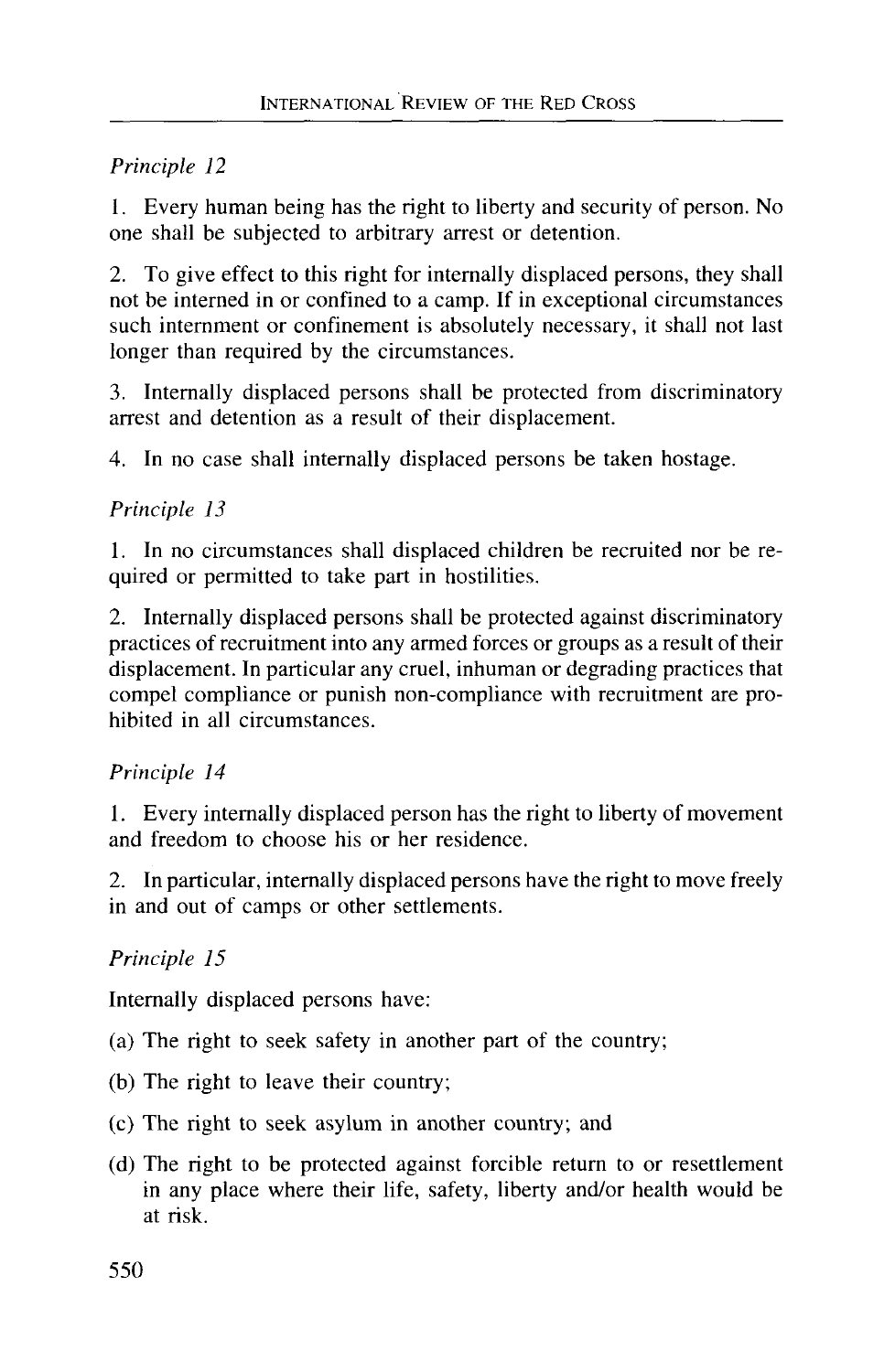1. All internally displaced persons have the right to know the fate and whereabouts of missing relatives.

2. The authorities concerned shall endeavour to establish the fate and whereabouts of internally displaced persons reported missing, and cooperate with relevant international organizations engaged in this task. They shall inform the next of kin on the progress of the investigation and notify them of any result.

3. The authorities concerned shall endeavour to collect and identify the mortal remains of those deceased, prevent their despoliation or mutilation, and facilitate the return of those remains to the next of kin or dispose of them respectfully.

4. Grave sites of internally displaced persons should be protected and respected in all circumstances. Internally displaced persons should have the right of access to the grave sites of their deceased relatives.

# *Principle 17*

1. Every human being has the right to respect of his or her family life.

2. To give effect to this right for internally displaced persons, family members who wish to remain together shall be allowed to do so.

3. Families which are separated by displacement should be reunited as quickly as possible. All appropriate steps shall be taken to expedite the reunion of such families, particularly when children are involved. The responsible authorities shall facilitate inquiries made by family members and encourage and cooperate with the work of humanitarian organizations engaged in the task of family reunification.

4. Members of internally displaced families whose personal liberty has been restricted by internment or confinement in camps shall have the right to remain together.

# *Principle 18*

1. All internally displaced persons have the right to an adequate standard of living.

2. At the minimum, regardless of the circumstances, and without discrimination, competent authorities shall provide internally displaced persons with and ensure safe access to: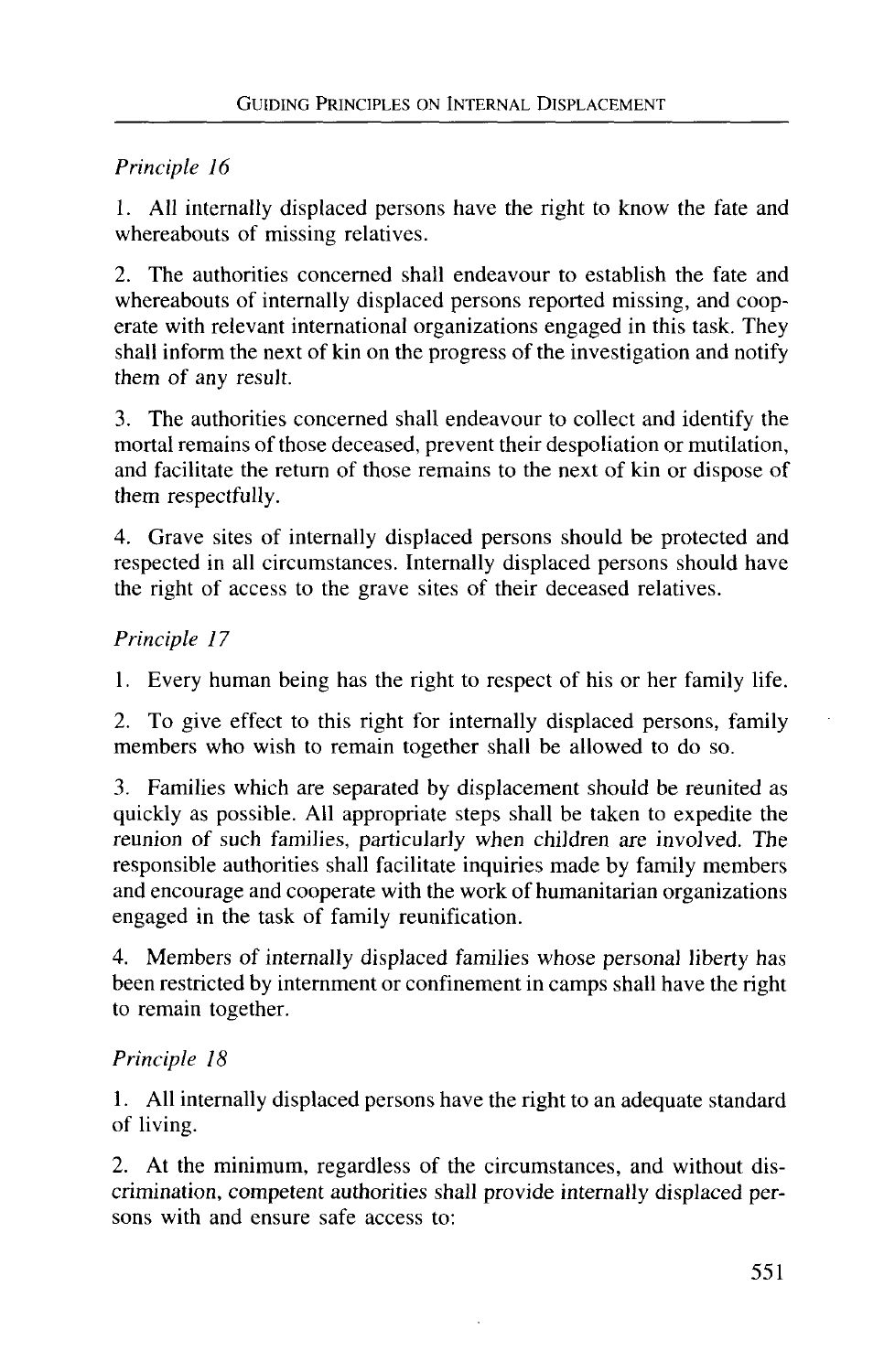- (a) Essential food and potable water;
- (b) Basic shelter and housing;
- (c) Appropriate clothing; and
- (d) Essential medical services and sanitation.

3. Special efforts should be made to ensure the full participation of women in the planning and distribution of these basic supplies.

# *Principle 19*

1. All wounded and sick internally displaced persons as well as those with disabilities shall receive to the fullest extent practicable and with the least possible delay, the medical care and attention they require, without distinction on any grounds other than medical ones. When necessary, internally displaced persons shall have access to psychological and social services.

2. Special attention should be paid to the health needs of women, including access to female health care providers and services, such as reproductive health care, as well as appropriate counselling for victims of sexual and other abuses.

3. Special attention should also be given to the prevention of contagious and infectious diseases, including AIDS, among internally displaced persons.

# *Principle 20*

1. Every human being has the right to recognition everywhere as a person before the law.

2. To give effect to this right for internally displaced persons, the authorities concerned shall issue to them all documents necessary for the enjoyment and exercise of their legal rights, such as passports, personal identification documents, birth certificates and marriage certificates. In particular, the authorities shall facilitate the issuance of new documents or the replacement of documents lost in the course of displacement, without imposing unreasonable conditions, such as requiring the return to one's area of habitual residence in order to obtain these or other required documents.

3. Women and men shall have equal rights to obtain such necessary documents and shall have the right to have such documentation issued in their own names.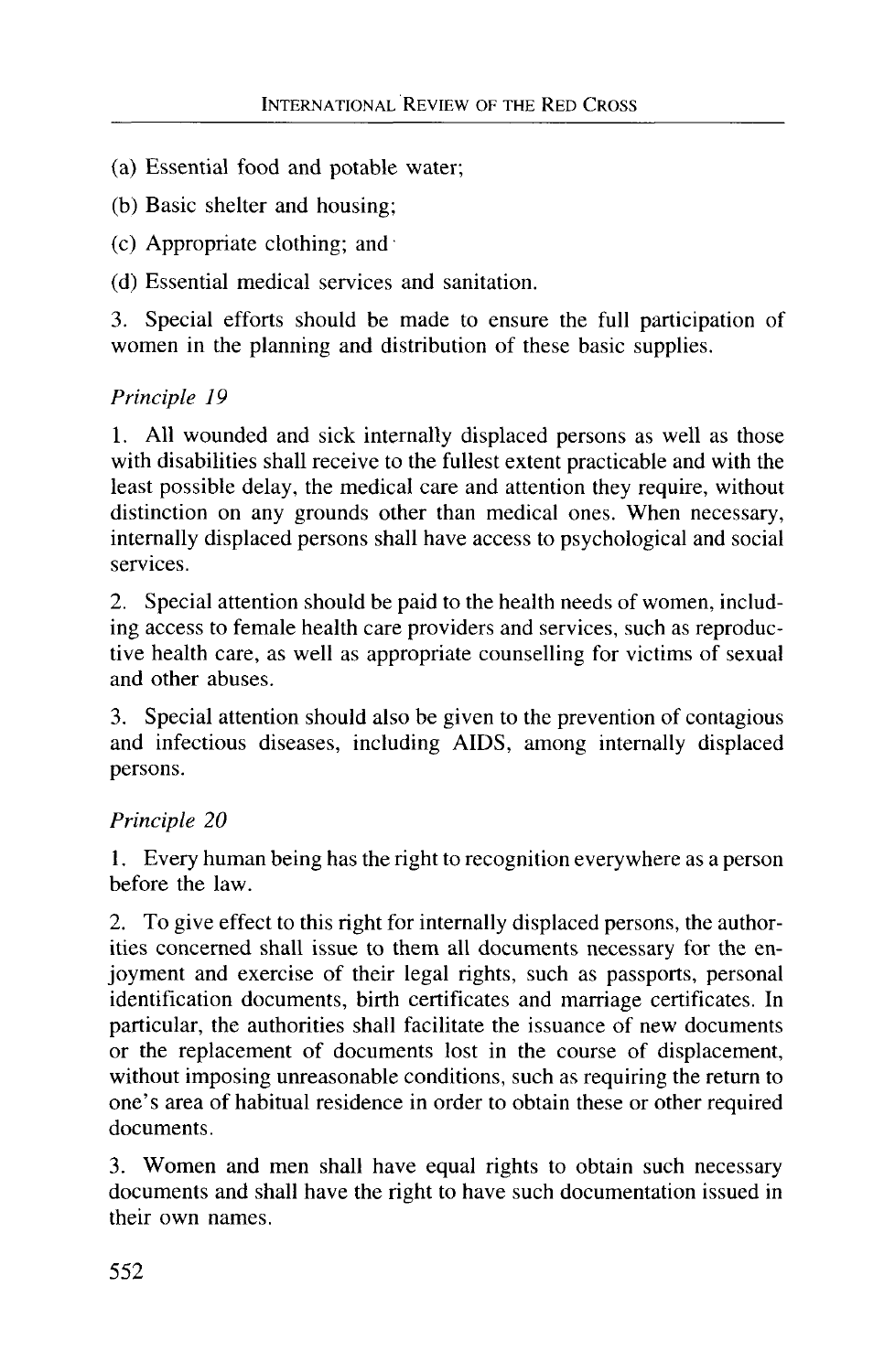1. No one shall be arbitrarily deprived of property and possessions.

2. The property and possessions of internally displaced persons shall in all circumstances be protected, in particular, against the following acts:

- (a) Pillage;
- (b) Direct or indiscriminate attacks or other acts of violence;
- (c) Being used to shield military operations or objectives;
- (d) Being made the object of reprisal; and

(e) Being destroyed or appropriated as a form of collective punishment.

3. Property and possessions left behind by internally displaced persons should be protected against destruction and arbitrary and illegal appropriation, occupation or use.

## *Principle 22*

1. Internally displaced persons, whether or not they are living in camps, shall not be discriminated against as a result of their displacement in the enjoyment of the following rights:

- (a) The rights to freedom of thought, conscience, religion or belief, opinion and expression;
- (b) The right to seek freely opportunities for employment and to participate in economic activities;
- (c) The right to associate freely and participate equally in community affairs;
- (d) The right to vote and to participate in governmental and public affairs, including the right to have access to the means necessary to exercise this right; and
- (e) The right to communicate in a language they understand.

## *Principle 23*

1. Every human being has the right to education.

2. To give effect to this right for internally displaced persons, the authorities concerned shall ensure that such persons, in particular displaced children, receive education which shall be free and compulsory at the primary level. Education should respect their cultural identity, language and religion.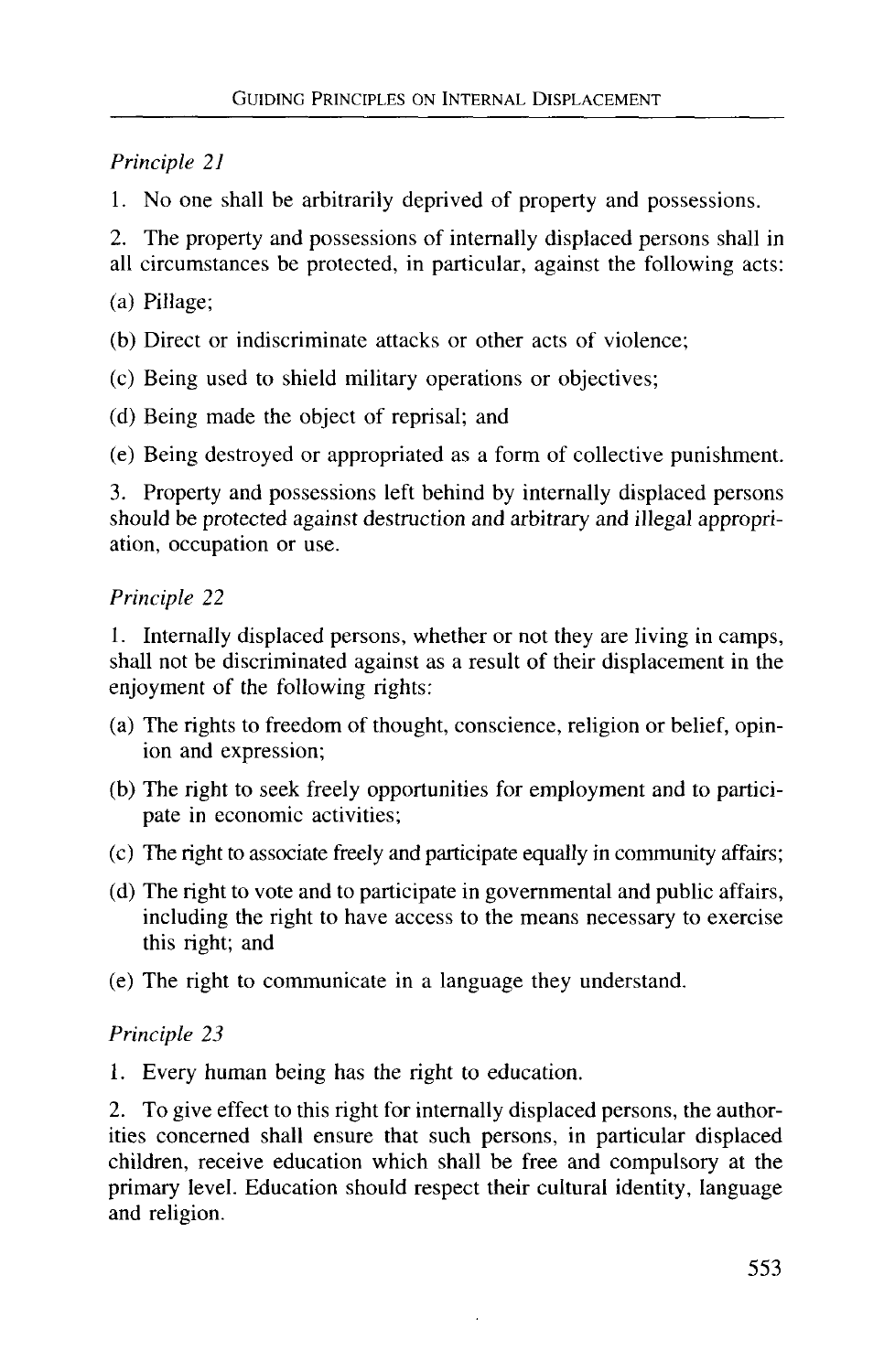3. Special efforts should be made to ensure the full and equal participation of women and girls in educational programmes.

4. Education and training facilities shall be made available to internally displaced persons, in particular adolescents and women, whether or not living in camps, as soon as conditions permit.

## SECTION IV — PRINCIPLES RELATING TO HUMANITARIAN ASSISTANCE

# *Principle 24*

1. All humanitarian assistance shall be carried out in accordance with the principles of humanity and impartiality and without discrimination.

2. Humanitarian assistance to internally displaced persons shall not be diverted, in particular for political or military reasons.

# *Principle 25*

1. The primary duty and responsibility for providing humanitarian assistance to internally displaced persons lies with national authorities.

2. International humanitarian organizations and other appropriate actors have the right to offer their services in support of the internally displaced. Such an offer shall not be regarded as an unfriendly act or an interference in a State's internal affairs and shall be considered in good faith. Consent thereto shall not be arbitrarily withheld, particularly when authorities concerned are unable or unwilling to provide the required humanitarian assistance.

3. All authorities concerned shall grant and facilitate the free passage of humanitarian assistance and grant persons engaged in the provision of such assistance rapid and unimpeded access to the internally displaced.

# *Principle 26*

Persons engaged in humanitarian assistance, their transport and supplies shall be respected and protected. They shall not be the object of attack or other acts of violence.

## *Principle 27*

1. International humanitarian organizations and other appropriate actors when providing assistance should give due regard to the protection needs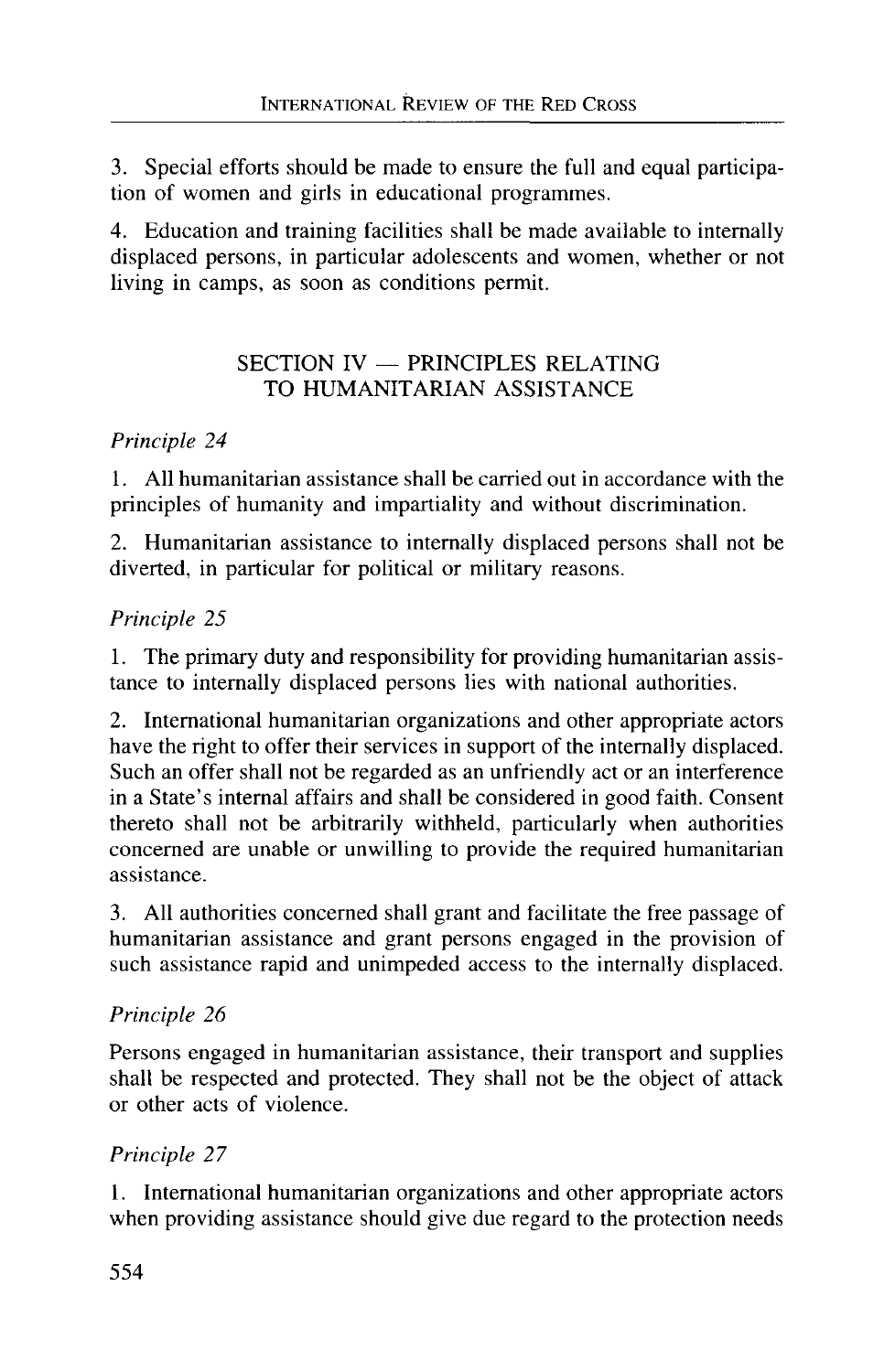and human rights of internally displaced persons and take appropriate measures in this regard. In so doing, these organizations and actors should respect relevant international standards and codes of conduct.

2. The preceding paragraph is without prejudice to the protection responsibilities of international organizations mandated for this purpose, whose services may be offered or requested by States.

### SECTION V — PRINCIPLES RELATING TO RETURN, RESETTLEMENT AND REINTEGRATION

### *Principle 28*

1. Competent authorities have the primary duty and responsibility to establish conditions, as well as provide the means, which allow internally displaced persons to return voluntarily, in safety and with dignity, to their homes or places of habitual residence, or to resettle voluntarily in another part of the country. Such authorities shall endeavour to facilitate the reintegration of returned or resettled internally displaced persons.

2. Special efforts should be made to ensure the full participation of internally displaced persons in the planning and management of their return or resettlement and reintegration.

#### *Principle 29*

1. Internally displaced persons who have returned to their homes or places of habitual residence or who have resettled in another part of the country shall not be discriminated against as a result of their having been displaced. They shall have the right to participate fully and equally in public affairs at all levels and have equal access to public services.

2. Competent authorities have the duty and responsibility to assist returned and/or resettled internally displaced persons to recover, to the extent possible, their property and possessions which they left behind or were dispossessed of upon their displacement. When recovery of such property and possessions is not possible, competent authorities shall provide or assist these persons in obtaining appropriate compensation or another form of just reparation.